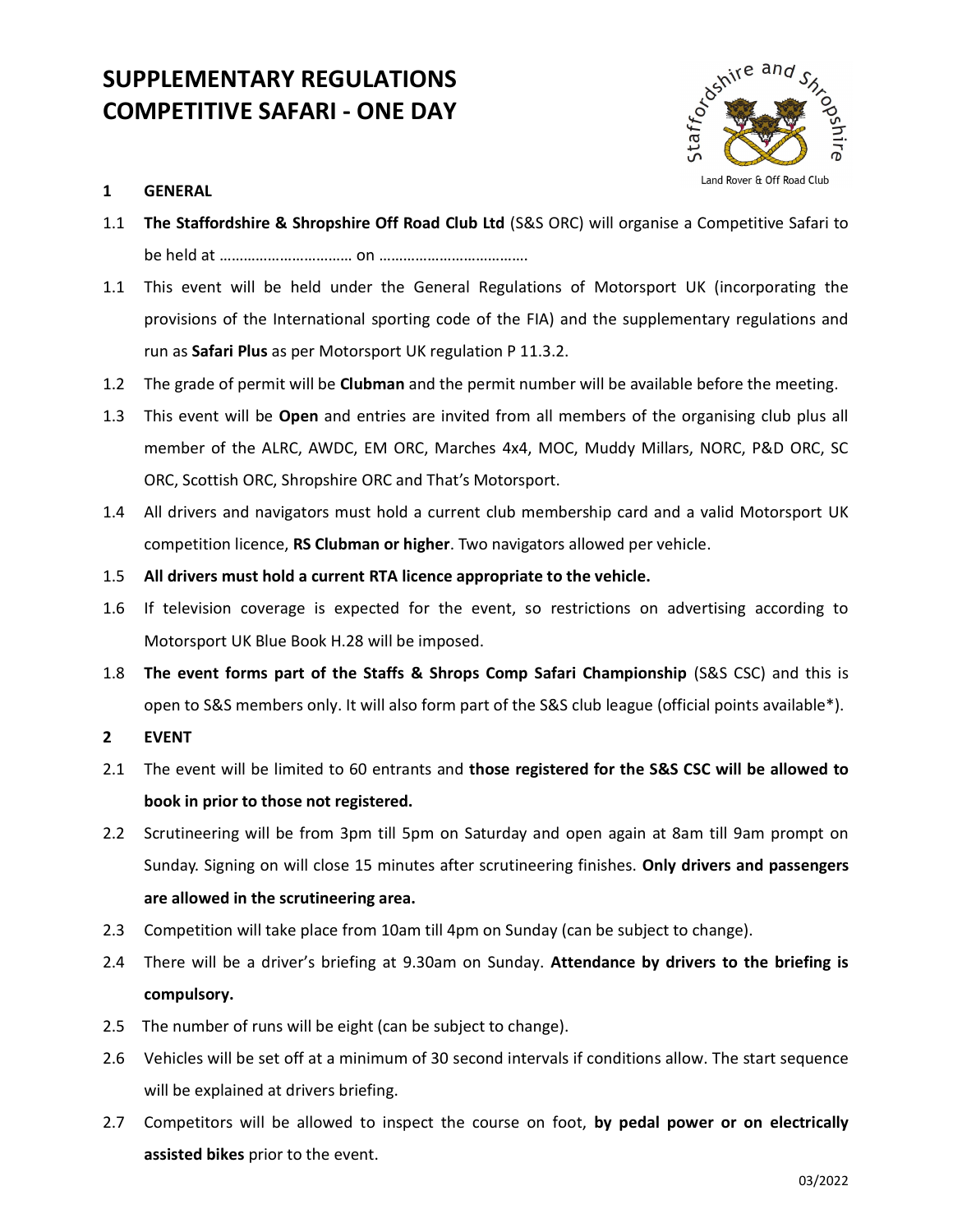- 2.8 There will be no 'look see' or 'parade' lap.
- 2.9 No live recovery will be allowed. Motors will be towed to a safe place at the discretion of the Clerk of Course, not necessarily the pits area.
- 2.10 All laps will count. Drivers must have started every lap of the event in the entered vehicle under its own power. No pre-requested maximums will be given for any laps.
- 2.11 The penalty for taking out markers or tape is 15 seconds per item, and the penalty for course cutting is 1 minute per section of the course. For each second taken to complete the course under the minimum time allowed -1 point per second, up to the maximum time allowed.
- 2.12 Coloured flags will be used to control vehicles on the course, should the need arise. A yellow flag is a warning of danger ahead and care must be taken until clear of the incident, obstruction or stranded vehicle. Re-runs will not be given, and time will not be allowed. A red flag means STOP and under most circumstances a competitor would qualify for a re-run which will be radioed in by a marshal. Any competitor failing to obey a flag may be disqualified from the event.
- 2.13 Lap time lost due to, for example, yellow flags, catching other competitors, dust, etc. will be considered Force Majeure and no re-runs or time allowances will be given.
- 2.14 Provisional results will be posted at end of the competition at the timing van and awards presented no earlier than half an hour later, to Motorsport UK guidelines.
- 2.15 Protests must be lodged in accordance with procedures in the Motorsport UK yearbook.
- 2.16 If the event is filmed for television, restrictions on advertising will be imposed in accordance with the Motorsport UK Blue Book.
- 3 VEHICLE
- 3.1 All competing vehicles must comply with the rules set out in the Motorsport UK blue book.
- 3.2 Only tyres from the Motorsport UK Tyres for Cross Country events list classified as Mud Terrain and All Terrain may be used. No tyres listed as Extreme are allowed, including Diamonds. Spare wheels or tyres need not be carried.
- 3.3 All competing vehicles must carry a fire extinguisher of suitable size and type as defined in the Motorsport UK BB K3.2 (AFFF foam 2.4 litre or Gas (includes: Novec 1230, FX G-TEC/N-TEC, Viro3, Zero 360, Extreme etc) 2.0kg or Powder 2.0kg). See Motorsport UK BB K3.2 for full details.
- 3.4 All vehicles must be fitted with window nets or door tops. Those with door tops or wind down windows must demonstrate to the scrutineer that the arms of the driver and passenger cannot be placed outside the confines of the vehicles - if this is not the case door nets must also be fitted.
- 3.5 Each vehicle must be fitted with a belt cutter per seat, with one accessible per seat when wearing the harness.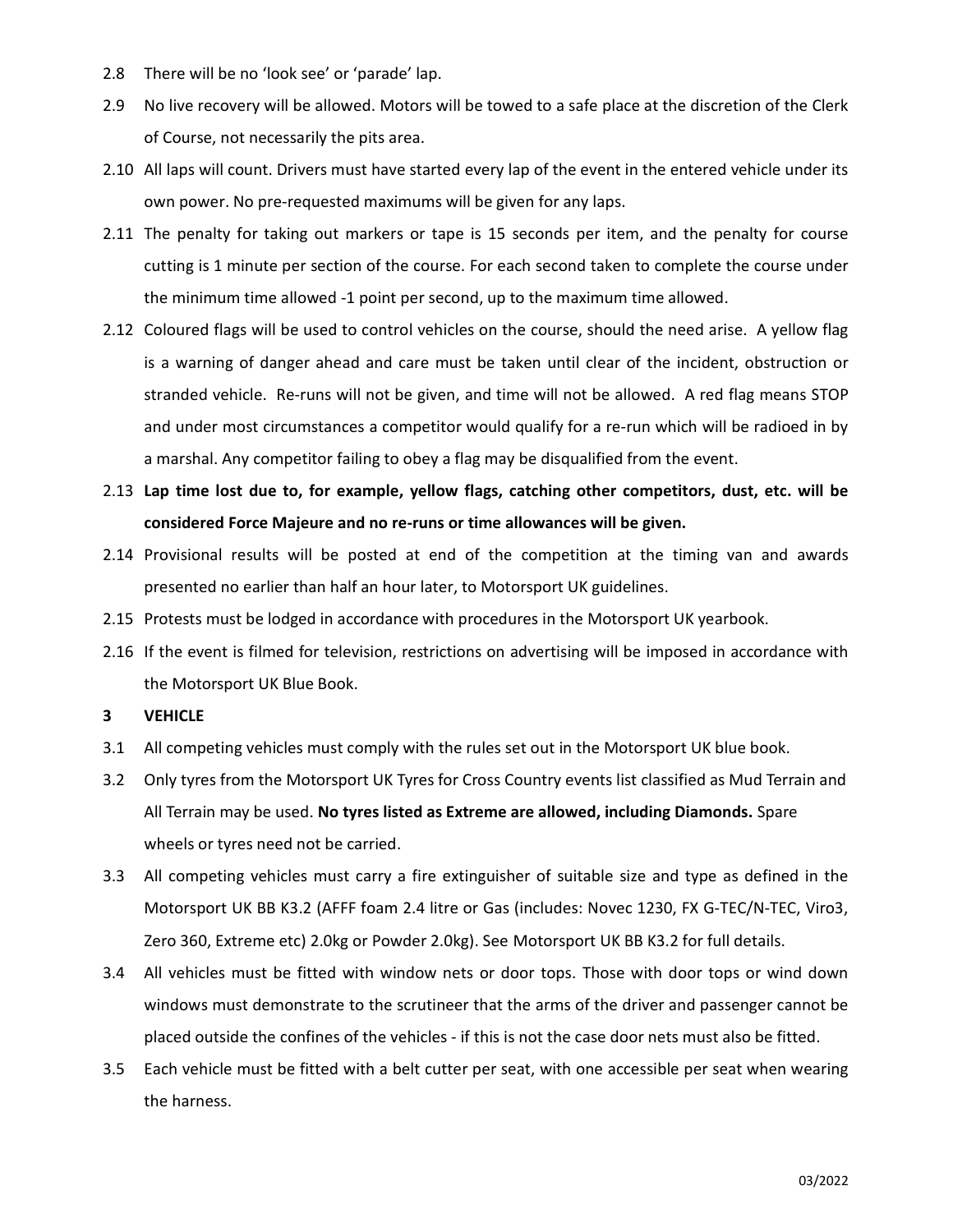- 3.6 Competitors must carry a minimum of 7.5 litre spill kit, which must be secured within the vehicle at all times.
- 3.7 Torque biasing differentials are allowed in non ALRC vehicles only.
- 3.8 Single seat vehicles are allowed.
- 3.9 Competitors must display running numbers that comply with Motorsport UK size regulations 23cm high black numbers displayed on a white background on both sides of the vehicle. Competitors must also display their number on the front of the vehicle - 10cm high black numbers on a white background with a border of no less than 5mm.
- 3.10 A SOS / OK board must be carried by all competitors. The OK board must be used if the vehicle occupants are able, and if a competitor comes across a vehicle that is failing to display their board (or showing the SOS) then they must stop to assist, and the next competitor must proceed to the next available marshal to report the incident. Any competitor failing to obey this rule can be disqualified from the event.

### 4 CLASSES

- 4.1 Class 1 Independent Suspension, engine size 4,600 or more
	- Class 1a Independent Suspension, engine size 4,599 or less
	- Class 2 Coil Sprung Beam Axle, engine size 4,000cc or more
	- Class 3 Coil Sprung Beam Axle, engine size 3,999cc or less
	- Class 4 Coil Sprung Diesel, all engines
	- Class 5 Leaf Sprung, all engines
	- Class 6 Production Vehicles, all engines \*
	- Class 7 Two Wheel Drive, all engines
	- Class 8 Sports Utility Task Vehicle (UTV), all engines #
	- \* Entrants in class 6 will be allowed at the discretion of the scrutineer.
	- # Entrants to Class 8 to Motorsport UK guidelines (ie. production vehicle).
- 4.2 Classes will be amalgamated as the organisers see fit if entry numbers for individual classes are low.

#### 5 PRE-BOOKING

- 5.1 Pre-book by using the online payment method PayPal, accessible via the S&S website.
- 5.2 The entry fee will be £90 pre-booked and £110 on the day, with a further charge of £15 for duel drive entrants (returnable less £10 Admin fee if the competitor cancels more than one week before the event or the entry fee can be rolled over to the next event in the same year). If a prebooked competitor fails to turn up, without notification, the entry fee will not be returned.
- 5.3 Camping is available at an extra charge.